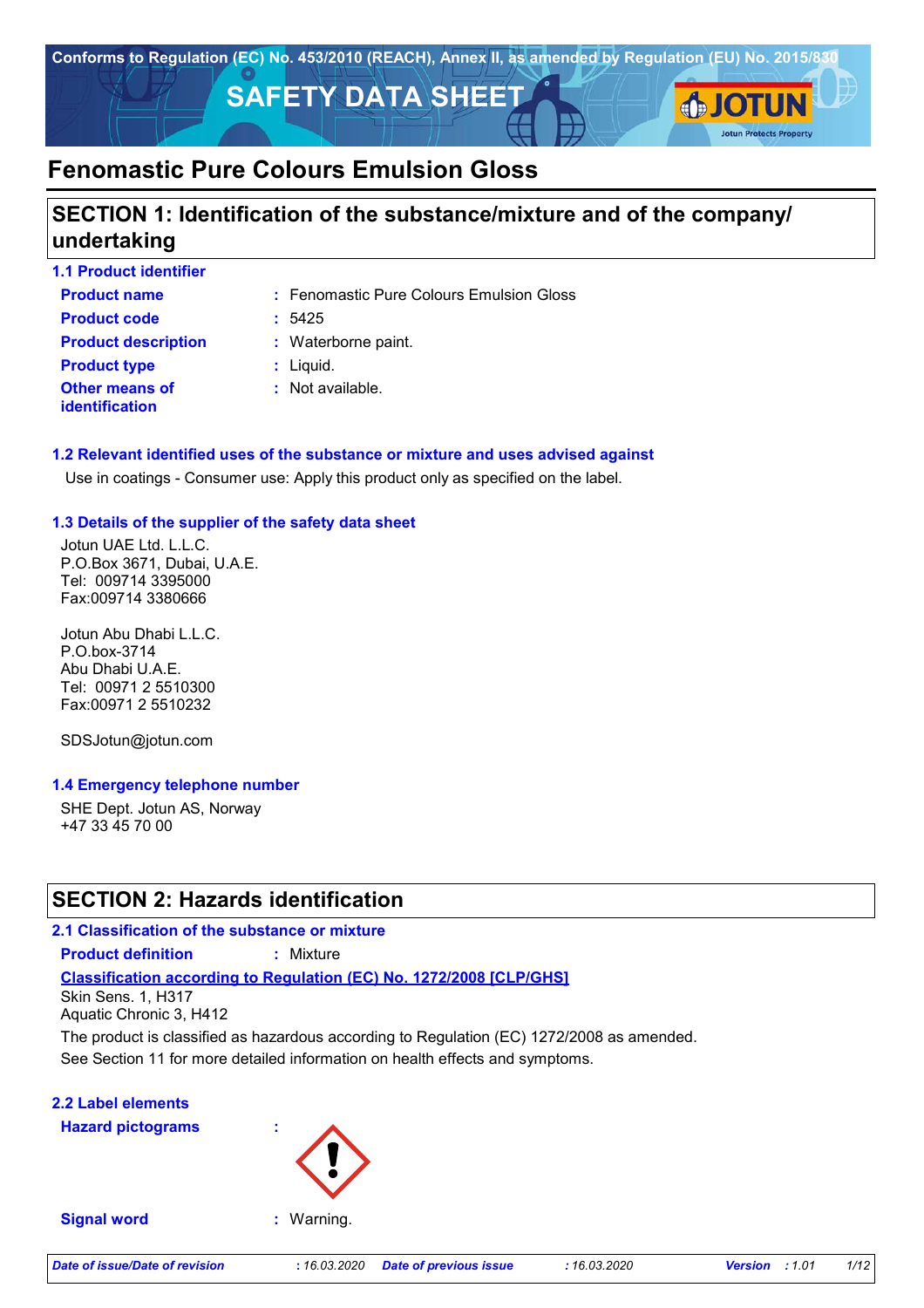# **SECTION 2: Hazards identification**

| <b>Hazard statements</b>                                                                                                                                        | : H317 - May cause an allergic skin reaction.<br>H412 - Harmful to aquatic life with long lasting effects.                                 |
|-----------------------------------------------------------------------------------------------------------------------------------------------------------------|--------------------------------------------------------------------------------------------------------------------------------------------|
| <b>Precautionary statements</b>                                                                                                                                 |                                                                                                                                            |
| <b>General</b>                                                                                                                                                  | : P102 - Keep out of reach of children.                                                                                                    |
| <b>Prevention</b>                                                                                                                                               | : P280 - Wear protective gloves.<br>P273 - Avoid release to the environment.                                                               |
| <b>Response</b>                                                                                                                                                 | : P302 + P352 - IF ON SKIN: Wash with plenty of soap and water.<br>P333 + P313 - If skin irritation or rash occurs: Get medical attention. |
| <b>Storage</b>                                                                                                                                                  | : Not applicable.                                                                                                                          |
| <b>Disposal</b>                                                                                                                                                 | P501 - Dispose of contents and container in accordance with all local, regional,<br>national and international regulations.                |
| <b>Hazardous ingredients</b>                                                                                                                                    | : 1,2-benzisothiazol-3(2h)-one (BIT)<br>$C(M)$ IT/MIT $(3:1)$                                                                              |
| <b>Supplemental label</b><br>elements                                                                                                                           | : Not applicable.                                                                                                                          |
| <b>Annex XVII - Restrictions</b><br>on the manufacture,<br>placing on the market and<br>use of certain dangerous<br>substances, mixtures and<br><b>articles</b> | : Not applicable.                                                                                                                          |
| <b>Special packaging requirements</b>                                                                                                                           |                                                                                                                                            |
| <b>Containers to be fitted</b><br>with child-resistant<br>fastenings                                                                                            | : Not applicable.                                                                                                                          |
| Tactile warning of danger : Not applicable.                                                                                                                     |                                                                                                                                            |

### **2.3 Other hazards**

**Other hazards which do : not result in classification** : None known.

# **SECTION 3: Composition/information on ingredients**

| <b>Product/ingredient name</b>                                 | <b>Identifiers</b>                                     | <b>Weight %</b> | <b>Regulation (EC) No.</b><br>1272/2008 [CLP]                                                                                                                                                                        | <b>Type</b> |
|----------------------------------------------------------------|--------------------------------------------------------|-----------------|----------------------------------------------------------------------------------------------------------------------------------------------------------------------------------------------------------------------|-------------|
| Alcohols, C16-18 and C18-unsatd., EC: 500-236-9<br>ethoxylated | CAS: 68920-66-1                                        | ≤0.3            | Skin Irrit. 2, H315<br>Aquatic Acute 1, H400 (M=1)<br>Aquatic Chronic 3, H412                                                                                                                                        | $[1]$       |
| 1,2-benzisothiazol-3(2h)-one (BIT)                             | EC: 220-120-9<br>CAS: 2634-33-5<br>Index: 613-088-00-6 | < 0.05          | Acute Tox. 4, H302<br>Skin Irrit. 2, H315<br>Eye Dam. 1, H318<br>Skin Sens. 1, H317<br>Aquatic Acute 1, H400 (M=1)                                                                                                   | $[1]$       |
| $C(M)$ IT/MIT $(3:1)$                                          | CAS: 55965-84-9<br>Index: 613-167-00-5                 | < 0.025         | Acute Tox. 3, H301<br>Acute Tox. 2, H310<br>Acute Tox. 2, H330<br>Skin Corr. 1B, H314<br>Eye Dam. 1, H318<br><b>Skin Sens. 1, H317</b><br>Aquatic Acute 1, H400<br>$(M=100)$<br>Aquatic Chronic 1, H410<br>$(M=100)$ | $[1]$       |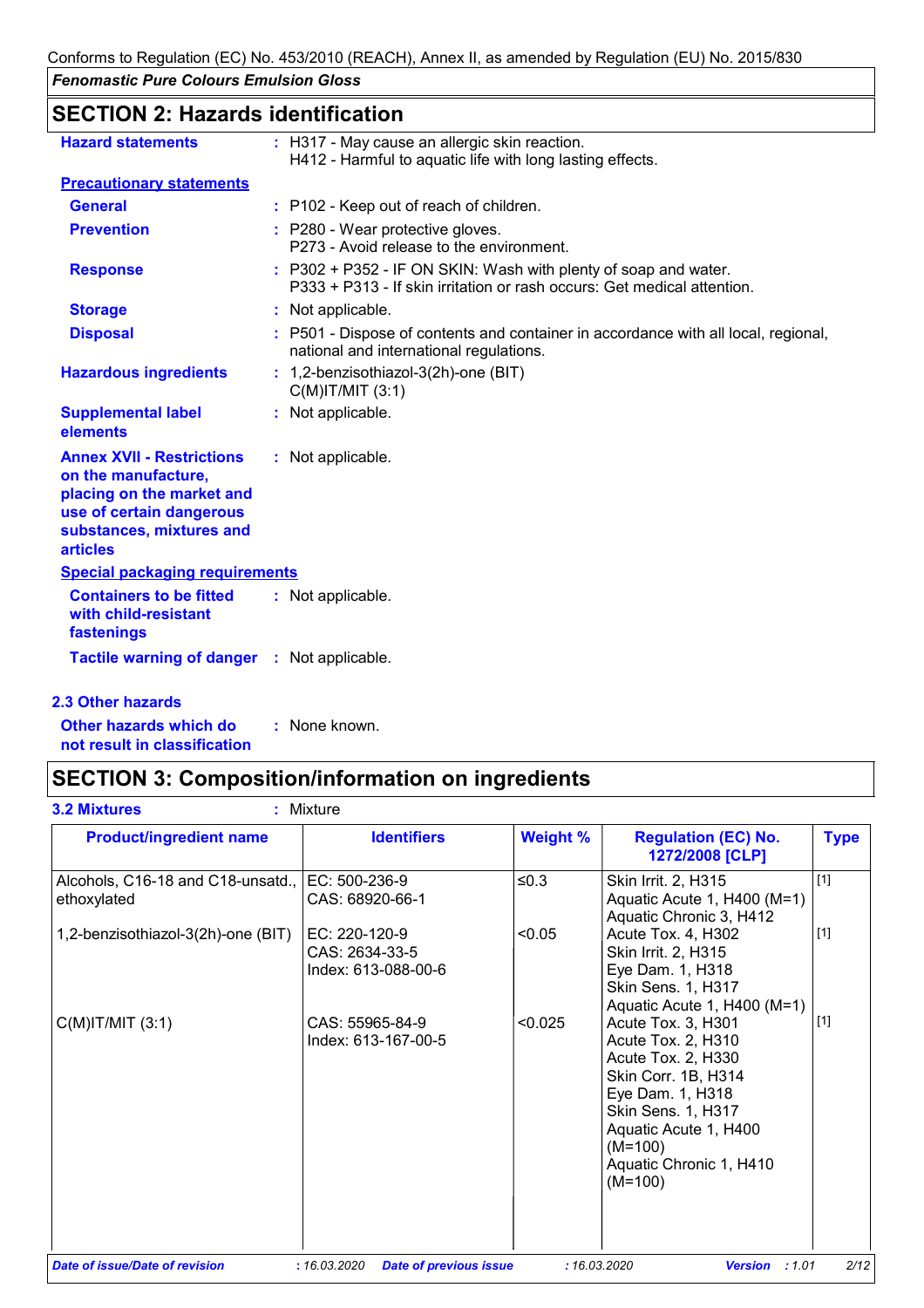# **SECTION 3: Composition/information on ingredients**

| <b>See Section 16 for the full</b><br><b>Itext of the H statements</b><br><b>Ideclared above.</b>         |  |
|-----------------------------------------------------------------------------------------------------------|--|
| There are no additional ingredients present which within the current knowledge of the supplier and in the |  |

There are no additional ingredients present which, within the current knowledge of the supplier and in the concentrations applicable, are classified as hazardous to health or the environment, are PBTs, vPvBs or Substances of equivalent concern, or have been assigned a workplace exposure limit and hence require reporting in this section.

**T**<sub>vpe</sub>

[1] Substance classified with a health or environmental hazard

[2] Substance with a workplace exposure limit

- [3] Substance meets the criteria for PBT according to Regulation (EC) No. 1907/2006, Annex XIII
- [4] Substance meets the criteria for vPvB according to Regulation (EC) No. 1907/2006, Annex XIII

[5] Substance of equivalent concern

[6] Additional disclosure due to company policy

Occupational exposure limits, if available, are listed in Section 8.

# **SECTION 4: First aid measures**

### **4.1 Description of first aid measures**

| <b>General</b>                    | : In all cases of doubt, or when symptoms persist, seek medical attention. Never give<br>anything by mouth to an unconscious person. If unconscious, place in recovery<br>position and seek medical advice.                                                              |
|-----------------------------------|--------------------------------------------------------------------------------------------------------------------------------------------------------------------------------------------------------------------------------------------------------------------------|
| Eye contact                       | : Remove contact lenses, irrigate copiously with clean, fresh water, holding the<br>eyelids apart for at least 10 minutes and seek immediate medical advice.                                                                                                             |
| <b>Inhalation</b>                 | : Remove to fresh air. Keep person warm and at rest. If not breathing, if breathing is<br>irregular or if respiratory arrest occurs, provide artificial respiration or oxygen by<br>trained personnel.                                                                   |
| <b>Skin contact</b>               | : Remove contaminated clothing and shoes. Wash skin thoroughly with soap and<br>water or use recognised skin cleanser. Do NOT use solvents or thinners.                                                                                                                  |
| <b>Ingestion</b>                  | : If swallowed, seek medical advice immediately and show the container or label.<br>Keep person warm and at rest. Do NOT induce vomiting.                                                                                                                                |
| <b>Protection of first-aiders</b> | : No action shall be taken involving any personal risk or without suitable training. It<br>may be dangerous to the person providing aid to give mouth-to-mouth resuscitation.<br>Wash contaminated clothing thoroughly with water before removing it, or wear<br>gloves. |

#### **4.2 Most important symptoms and effects, both acute and delayed**

| <b>Over-exposure signs/symptoms</b> |                                                                                                                                |
|-------------------------------------|--------------------------------------------------------------------------------------------------------------------------------|
| Eye contact                         | : No specific data.                                                                                                            |
| <b>Inhalation</b>                   | : No specific data.                                                                                                            |
| <b>Skin contact</b>                 | : Adverse symptoms may include the following:<br>irritation<br>redness                                                         |
| <b>Ingestion</b>                    | : No specific data.                                                                                                            |
|                                     | 4.3 Indication of any immediate medical attention and special treatment needed                                                 |
| <b>Notes to physician</b>           | : Treat symptomatically. Contact poison treatment specialist immediately if large<br>quantities have been ingested or inhaled. |
| <b>Specific treatments</b>          | : No specific treatment.                                                                                                       |

See toxicological information (Section 11)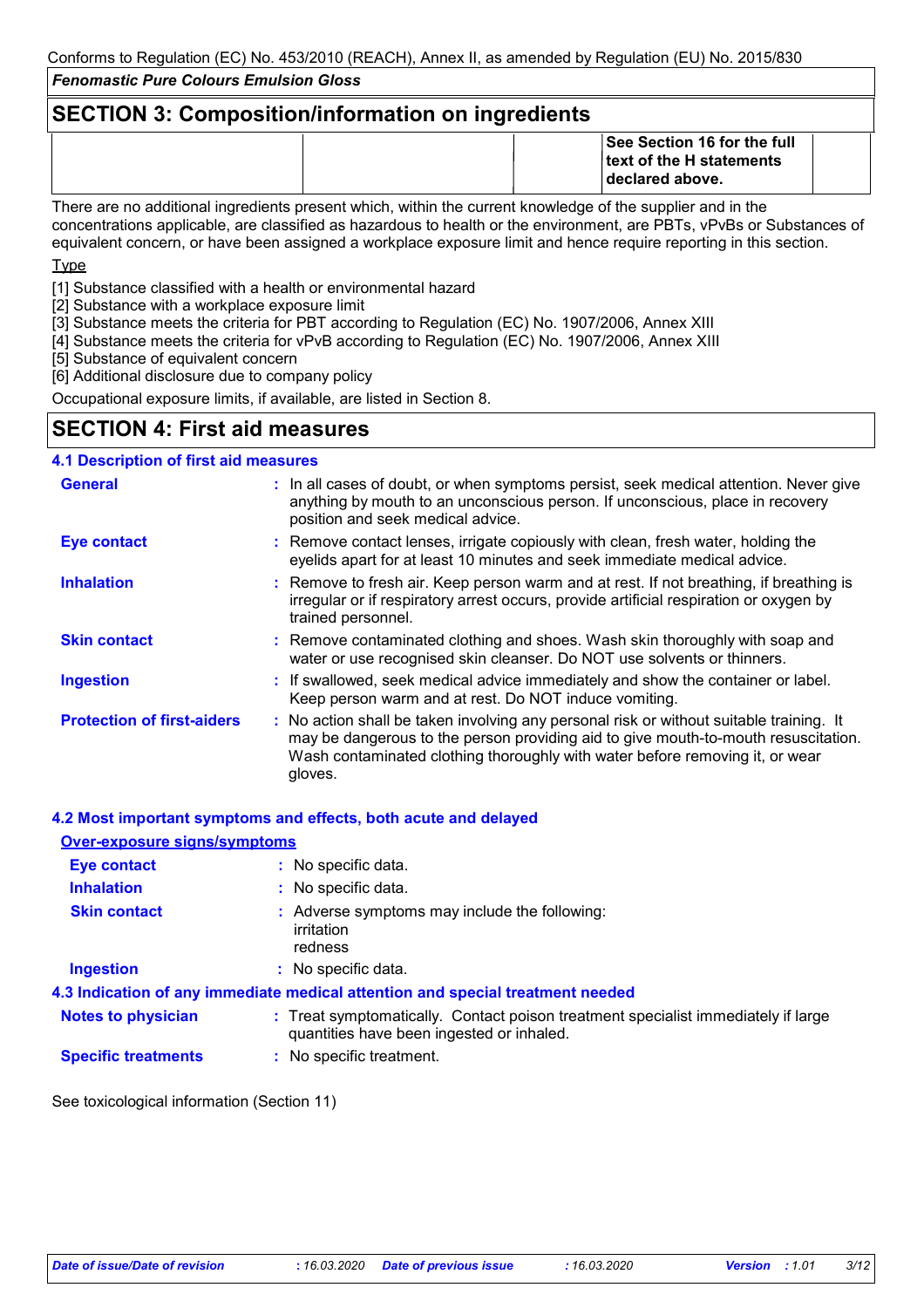# **SECTION 5: Firefighting measures**

| 5.1 Extinguishing media                                  |                                                                                                                              |
|----------------------------------------------------------|------------------------------------------------------------------------------------------------------------------------------|
| <b>Suitable extinguishing</b><br>media                   | : Recommended: alcohol-resistant foam, $CO2$ , powders, water spray.                                                         |
| <b>Unsuitable extinguishing</b><br>media                 | : Do not use water jet.                                                                                                      |
|                                                          | 5.2 Special hazards arising from the substance or mixture                                                                    |
| <b>Hazards from the</b><br>substance or mixture          | : Fire will produce dense black smoke. Exposure to decomposition products may<br>cause a health hazard.                      |
| <b>Hazardous combustion</b><br>products                  | : Decomposition products may include the following materials: carbon monoxide,<br>carbon dioxide, smoke, oxides of nitrogen. |
| <b>5.3 Advice for firefighters</b>                       |                                                                                                                              |
| <b>Special protective actions</b><br>for fire-fighters   | : Cool closed containers exposed to fire with water. Do not release runoff from fire to<br>drains or watercourses.           |
| <b>Special protective</b><br>equipment for fire-fighters | : Appropriate breathing apparatus may be required.                                                                           |

# **SECTION 6: Accidental release measures**

#### Due to the organic solvents content of the mixture:

|                                                                | 6.1 Personal precautions, protective equipment and emergency procedures                                                                                                                                                                                                            |
|----------------------------------------------------------------|------------------------------------------------------------------------------------------------------------------------------------------------------------------------------------------------------------------------------------------------------------------------------------|
| For non-emergency<br>personnel                                 | : Exclude sources of ignition and ventilate the area. Avoid breathing vapour or mist.<br>Refer to protective measures listed in sections 7 and 8.                                                                                                                                  |
| <b>For emergency responders :</b>                              | If specialised clothing is required to deal with the spillage, take note of any<br>information in Section 8 on suitable and unsuitable materials. See also the<br>information in "For non-emergency personnel".                                                                    |
| <b>6.2 Environmental</b><br><b>precautions</b>                 | : Do not allow to enter drains or watercourses. If the product contaminates lakes,<br>rivers, or sewers, inform the appropriate authorities in accordance with local<br>regulations.                                                                                               |
| 6.3 Methods and material<br>for containment and<br>cleaning up | : Contain and collect spillage with non-combustible, absorbent material e.g. sand,<br>earth, vermiculite or diatomaceous earth and place in container for disposal<br>according to local regulations (see Section 13). Preferably clean with a detergent.<br>Avoid using solvents. |
| 6.4 Reference to other<br><b>sections</b>                      | : See Section 1 for emergency contact information.<br>See Section 8 for information on appropriate personal protective equipment.<br>See Section 13 for additional waste treatment information.                                                                                    |

# **SECTION 7: Handling and storage**

The information in this section contains generic advice and guidance. The list of Identified Uses in Section 1 should be consulted for any available use-specific information provided in the Exposure Scenario(s).

### **7.1 Precautions for safe handling**

Due to the organic solvents content of the mixture:

Prevent the creation of flammable or explosive concentrations of vapours in air and avoid vapour concentrations higher than the occupational exposure limits.

In addition, the product should only be used in areas from which all naked lights and other sources of ignition have been excluded. Electrical equipment should be protected to the appropriate standard.

Keep away from heat, sparks and flame. No sparking tools should be used.

Avoid contact with skin and eyes. Avoid the inhalation of dust, particulates, spray or mist arising from the application of this mixture. Avoid inhalation of dust from sanding.

| Date of issue/Date of revision | : 16.03.2020 Date of previous issue | 16.03.2020 ' | <b>Version</b> : 1.01 | 4/12 |
|--------------------------------|-------------------------------------|--------------|-----------------------|------|
|                                |                                     |              |                       |      |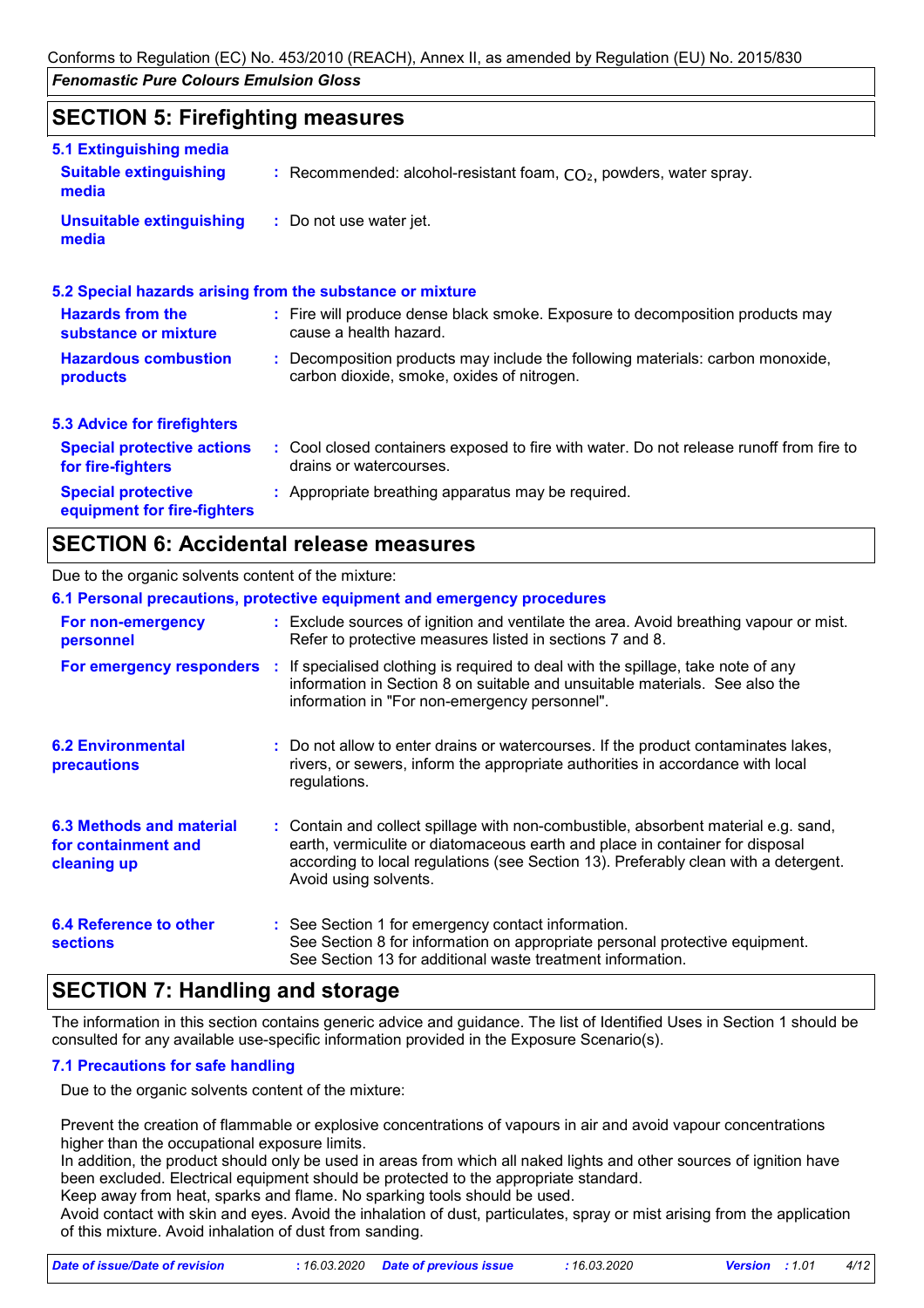Conforms to Regulation (EC) No. 453/2010 (REACH), Annex II, as amended by Regulation (EU) No. 2015/830

*Fenomastic Pure Colours Emulsion Gloss*

# **SECTION 7: Handling and storage**

Eating, drinking and smoking should be prohibited in areas where this material is handled, stored and processed. Put on appropriate personal protective equipment (see Section 8).

Never use pressure to empty. Container is not a pressure vessel.

Always keep in containers made from the same material as the original one.

Comply with the health and safety at work laws.

**Information on fire and explosion protection**

Vapours are heavier than air and may spread along floors. Vapours may form explosive mixtures with air.

When operators, whether spraying or not, have to work inside the spray booth, ventilation is unlikely to be sufficient to control particulates and solvent vapour in all cases. In such circumstances they should wear a compressed air-fed respirator during the spraying process and until such time as the particulates and solvent vapour concentration has fallen below the exposure limits.

#### **7.2 Conditions for safe storage, including any incompatibilities**

Store in accordance with local regulations.

#### **Notes on joint storage**

Keep away from: oxidising agents, strong alkalis, strong acids.

#### **Additional information on storage conditions**

Observe label precautions. Store in a dry, cool and well-ventilated area. Keep away from heat and direct sunlight. Keep container tightly closed.

Keep away from sources of ignition. No smoking. Prevent unauthorised access. Containers that have been opened must be carefully resealed and kept upright to prevent leakage.

#### **7.3 Specific end use(s)**

**Recommendations : Industrial sector specific : solutions** : Not available. : Not available.

## **SECTION 8: Exposure controls/personal protection**

The information in this section contains generic advice and guidance. Information is provided based on typical anticipated uses of the product. Additional measures might be required for bulk handling or other uses that could significantly increase worker exposure or environmental releases.

#### **8.1 Control parameters**

#### **Occupational exposure limits**

No exposure limit value known.

**Recommended monitoring procedures :** If this product contains ingredients with exposure limits, personal, workplace atmosphere or biological monitoring may be required to determine the effectiveness of the ventilation or other control measures and/or the necessity to use respiratory protective equipment. Reference should be made to monitoring standards, such as the following: European Standard EN 689 (Workplace atmospheres - Guidance for the assessment of exposure by inhalation to chemical agents for comparison with limit values and measurement strategy) European Standard EN 14042 (Workplace atmospheres - Guide for the application and use of procedures for the assessment of exposure to chemical and biological agents) European Standard EN 482 (Workplace atmospheres - General requirements for the performance of procedures for the measurement of chemical agents) Reference to national guidance documents for methods for the determination of hazardous substances will also be required.

### **DNELs/DMELs**

No DNELs/DMELs available.

**PNECs** No PNECs available

#### **8.2 Exposure controls**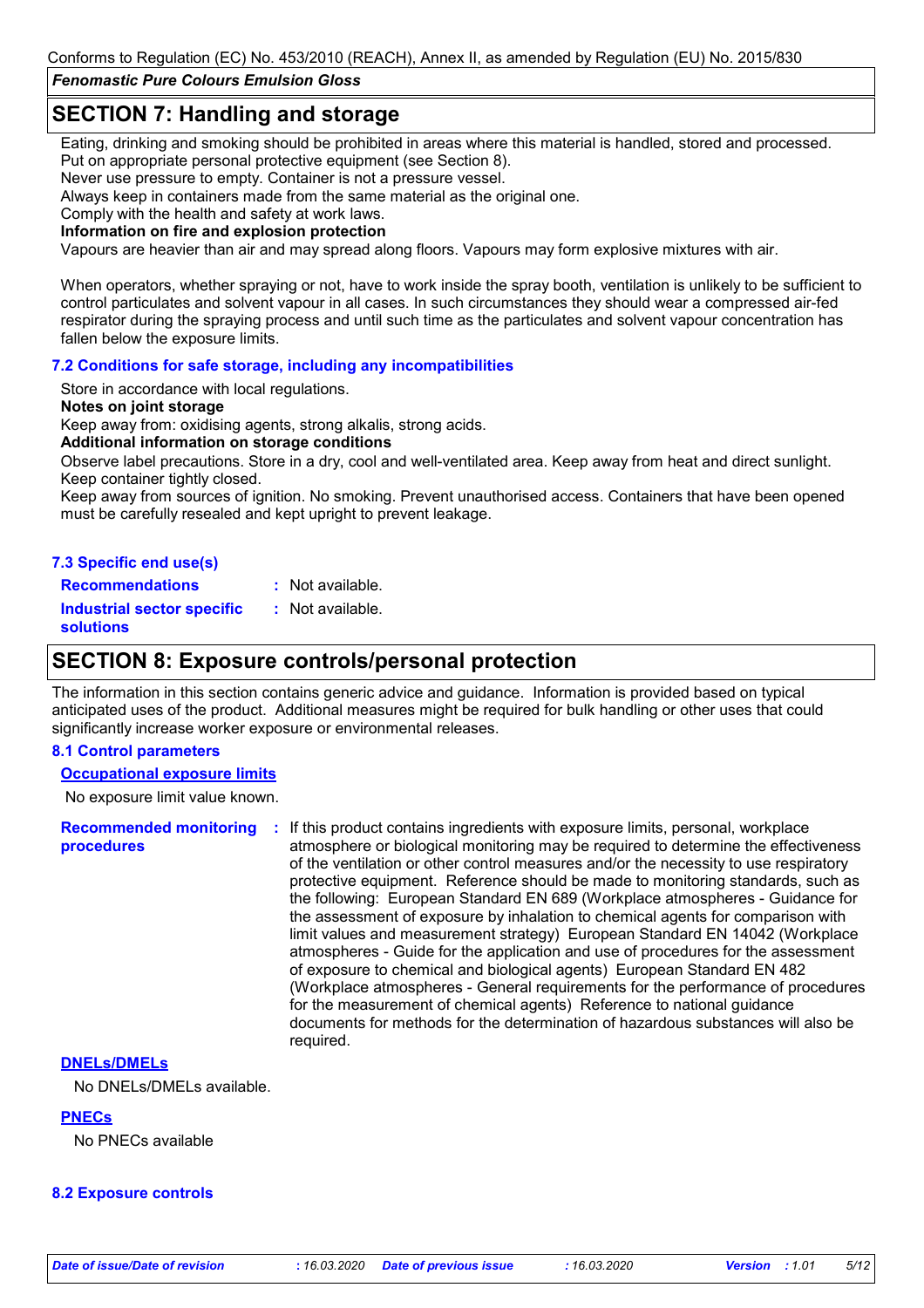# **SECTION 8: Exposure controls/personal protection**

| <b>Appropriate engineering</b><br><b>controls</b> | : Provide adequate ventilation. Where reasonably practicable, this should be<br>achieved by the use of local exhaust ventilation and good general extraction. If<br>these are not sufficient to maintain concentrations of particulates and solvent<br>vapours below the OEL, suitable respiratory protection must be worn.                                                                                                                                                                                                                                                                                                                                                                                                                                                                                                                                                                                                                                                                                                                                                                                                                                                                                                                                                                                                                                        |
|---------------------------------------------------|--------------------------------------------------------------------------------------------------------------------------------------------------------------------------------------------------------------------------------------------------------------------------------------------------------------------------------------------------------------------------------------------------------------------------------------------------------------------------------------------------------------------------------------------------------------------------------------------------------------------------------------------------------------------------------------------------------------------------------------------------------------------------------------------------------------------------------------------------------------------------------------------------------------------------------------------------------------------------------------------------------------------------------------------------------------------------------------------------------------------------------------------------------------------------------------------------------------------------------------------------------------------------------------------------------------------------------------------------------------------|
| <b>Individual protection measures</b>             |                                                                                                                                                                                                                                                                                                                                                                                                                                                                                                                                                                                                                                                                                                                                                                                                                                                                                                                                                                                                                                                                                                                                                                                                                                                                                                                                                                    |
| <b>Hygiene measures</b>                           | : Wash hands, forearms and face thoroughly after handling chemical products, before<br>eating, smoking and using the lavatory and at the end of the working period.<br>Appropriate techniques should be used to remove potentially contaminated clothing.<br>Contaminated work clothing should not be allowed out of the workplace. Wash<br>contaminated clothing before reusing. Ensure that eyewash stations and safety<br>showers are close to the workstation location.                                                                                                                                                                                                                                                                                                                                                                                                                                                                                                                                                                                                                                                                                                                                                                                                                                                                                        |
| <b>Eye/face protection</b>                        | : Safety eyewear complying to EN 166 should be used when a risk assessment<br>indicates this is necessary to avoid exposure to liquid splashes, mists, gases or<br>dusts. If contact is possible, the following protection should be worn, unless the<br>assessment indicates a higher degree of protection: safety glasses with side-<br>shields.                                                                                                                                                                                                                                                                                                                                                                                                                                                                                                                                                                                                                                                                                                                                                                                                                                                                                                                                                                                                                 |
| <b>Skin protection</b>                            |                                                                                                                                                                                                                                                                                                                                                                                                                                                                                                                                                                                                                                                                                                                                                                                                                                                                                                                                                                                                                                                                                                                                                                                                                                                                                                                                                                    |
| <b>Gloves</b>                                     | : There is no one glove material or combination of materials that will give unlimited<br>resistance to any individual or combination of chemicals.<br>The breakthrough time must be greater than the end use time of the product.<br>The instructions and information provided by the glove manufacturer on use,<br>storage, maintenance and replacement must be followed.<br>Gloves should be replaced regularly and if there is any sign of damage to the glove<br>material.<br>Always ensure that gloves are free from defects and that they are stored and used<br>correctly.<br>The performance or effectiveness of the glove may be reduced by physical/chemical<br>damage and poor maintenance.<br>Barrier creams may help to protect the exposed areas of the skin but should not be<br>applied once exposure has occurred.<br>Wear suitable gloves tested to EN374.<br>Recommended, gloves(breakthrough time) > 8 hours: nitrile rubber, neoprene, PVC<br>For right choice of glove materials, with focus on chemical resistance and time of<br>penetration, seek advice by the supplier of chemical resistant gloves.<br>The user must check that the final choice of type of glove selected for handling this<br>product is the most appropriate and takes into account the particular conditions of<br>use, as included in the user's risk assessment. |
| <b>Body protection</b>                            | Personnel should wear antistatic clothing made of natural fibres or of high-                                                                                                                                                                                                                                                                                                                                                                                                                                                                                                                                                                                                                                                                                                                                                                                                                                                                                                                                                                                                                                                                                                                                                                                                                                                                                       |
| <b>Other skin protection</b>                      | temperature-resistant synthetic fibres.<br>: Appropriate footwear and any additional skin protection measures should be<br>selected based on the task being performed and the risks involved and should be<br>approved by a specialist before handling this product.                                                                                                                                                                                                                                                                                                                                                                                                                                                                                                                                                                                                                                                                                                                                                                                                                                                                                                                                                                                                                                                                                               |
| <b>Respiratory protection</b>                     | : If workers are exposed to concentrations above the exposure limit, they must use a<br>respirator according to EN 140. Use respiratory mask with charcoal and dust filter<br>when spraying this product, according to EN 14387(as filter combination A2-P2). In<br>confined spaces, use compressed-air or fresh-air respiratory equipment. When use<br>of roller or brush, consider use of charcoalfilter.                                                                                                                                                                                                                                                                                                                                                                                                                                                                                                                                                                                                                                                                                                                                                                                                                                                                                                                                                        |
| <b>Environmental exposure</b><br>controls         | Do not allow to enter drains or watercourses.                                                                                                                                                                                                                                                                                                                                                                                                                                                                                                                                                                                                                                                                                                                                                                                                                                                                                                                                                                                                                                                                                                                                                                                                                                                                                                                      |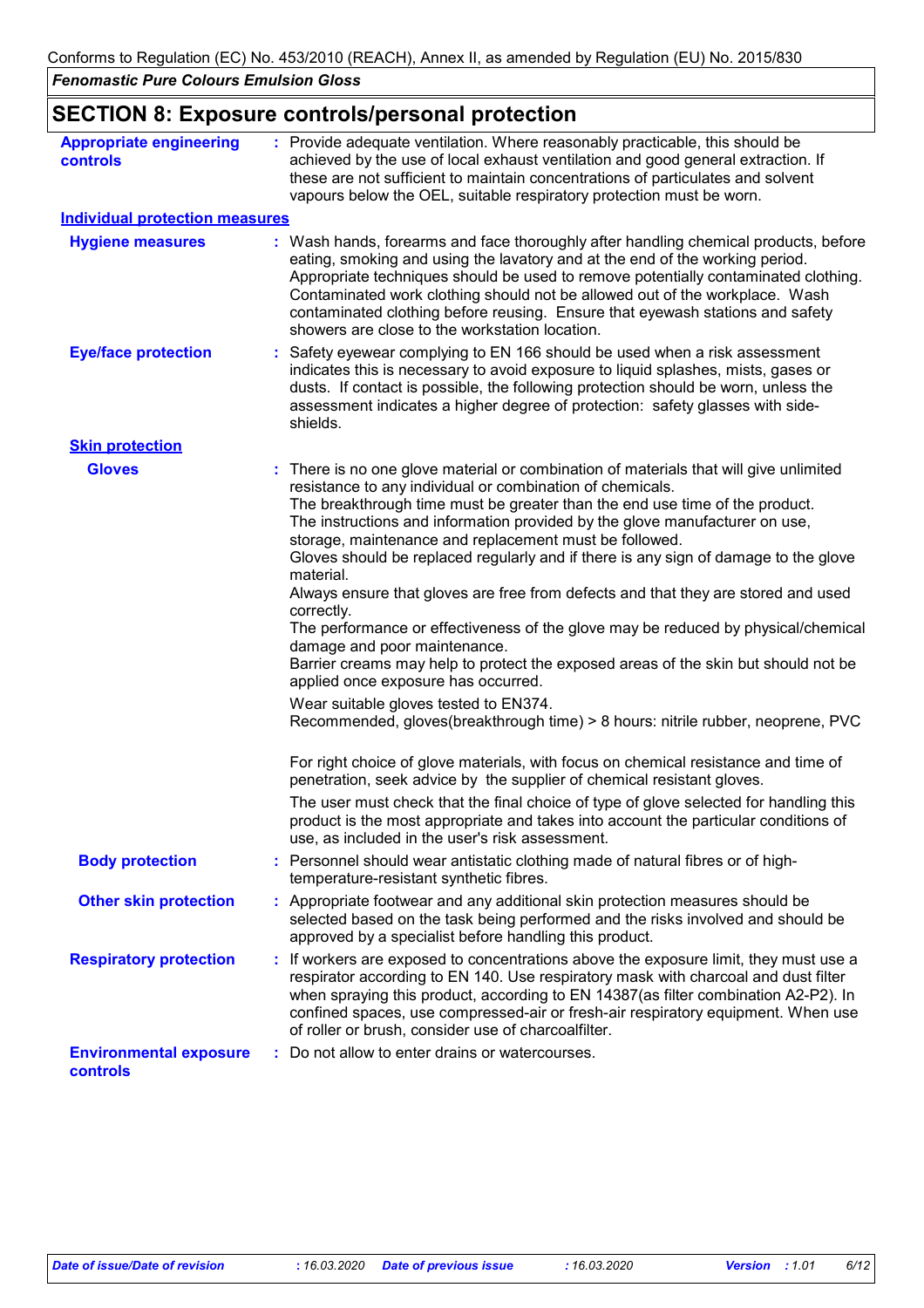# **SECTION 9: Physical and chemical properties**

| 9.1 Information on basic physical and chemical properties   |                                                                                                                                |
|-------------------------------------------------------------|--------------------------------------------------------------------------------------------------------------------------------|
| <b>Appearance</b>                                           |                                                                                                                                |
| <b>Physical state</b>                                       | : Liquid.                                                                                                                      |
| <b>Colour</b>                                               | : Various                                                                                                                      |
| <b>Odour</b>                                                | : Characteristic.                                                                                                              |
| <b>Odour threshold</b>                                      | : Not applicable.                                                                                                              |
| pH                                                          | : Not applicable.                                                                                                              |
| <b>Melting point/freezing point</b>                         | $\mathbf{.}0$                                                                                                                  |
| <b>Initial boiling point and</b><br>boiling range           | : Lowest known value: $100^{\circ}$ C (212 $^{\circ}$ F) (water). Weighted average: $103.66^{\circ}$ C (218.<br>$6^{\circ}F$ ) |
| <b>Flash point</b>                                          | : Not available.                                                                                                               |
| <b>Evaporation rate</b>                                     | : 0.36 (water) compared with butyl acetate                                                                                     |
| <b>Flammability (solid, gas)</b>                            | : Not applicable.                                                                                                              |
| <b>Upper/lower flammability or</b><br>explosive limits      | $: 0.6 - 4.2%$                                                                                                                 |
| <b>Vapour pressure</b>                                      | : Highest known value: 3.2 kPa (23.8 mm Hg) (at 20°C) (water). Weighted<br>average: 3.13 kPa (23.48 mm Hg) (at 20°C)           |
| <b>Vapour density</b>                                       | : Highest known value: 7.5 (Air = 1) (propanoic acid, 2-methyl-, monoester with 2,<br>2,4-trimethyl-1,3-pentanediol).          |
| <b>Density</b>                                              | : 1.051 to 1.254 g/cm <sup>3</sup>                                                                                             |
| <b>Solubility(ies)</b>                                      | : Easily soluble in the following materials: cold water and hot water.                                                         |
| Partition coefficient: n-octanol/ : Not available.<br>water |                                                                                                                                |
| <b>Auto-ignition temperature</b>                            | : Not applicable.                                                                                                              |
| <b>Decomposition temperature</b>                            | : Not available.                                                                                                               |
| <b>Viscosity</b>                                            | : Kinematic (40°C): >0.205 cm <sup>2</sup> /s (>20.5 mm <sup>2</sup> /s)                                                       |
| <b>Explosive properties</b>                                 | : Not available.                                                                                                               |
| <b>Oxidising properties</b>                                 | : Not available.                                                                                                               |

#### **9.2 Other information**

No additional information.

# **SECTION 10: Stability and reactivity**

| <b>10.1 Reactivity</b>                          |    | : No specific test data related to reactivity available for this product or its ingredients.                                        |
|-------------------------------------------------|----|-------------------------------------------------------------------------------------------------------------------------------------|
| <b>10.2 Chemical stability</b>                  |    | : Stable under recommended storage and handling conditions (see Section 7).                                                         |
| 10.3 Possibility of<br>hazardous reactions      |    | : Under normal conditions of storage and use, hazardous reactions will not occur.                                                   |
| <b>10.4 Conditions to avoid</b>                 | ÷. | When exposed to high temperatures may produce hazardous decomposition<br>products.                                                  |
| 10.5 Incompatible materials                     |    | : Keep away from the following materials to prevent strong exothermic reactions:<br>oxidising agents, strong alkalis, strong acids. |
| <b>10.6 Hazardous</b><br>decomposition products |    | : Decomposition products may include the following materials: carbon monoxide,<br>carbon dioxide, smoke, oxides of nitrogen.        |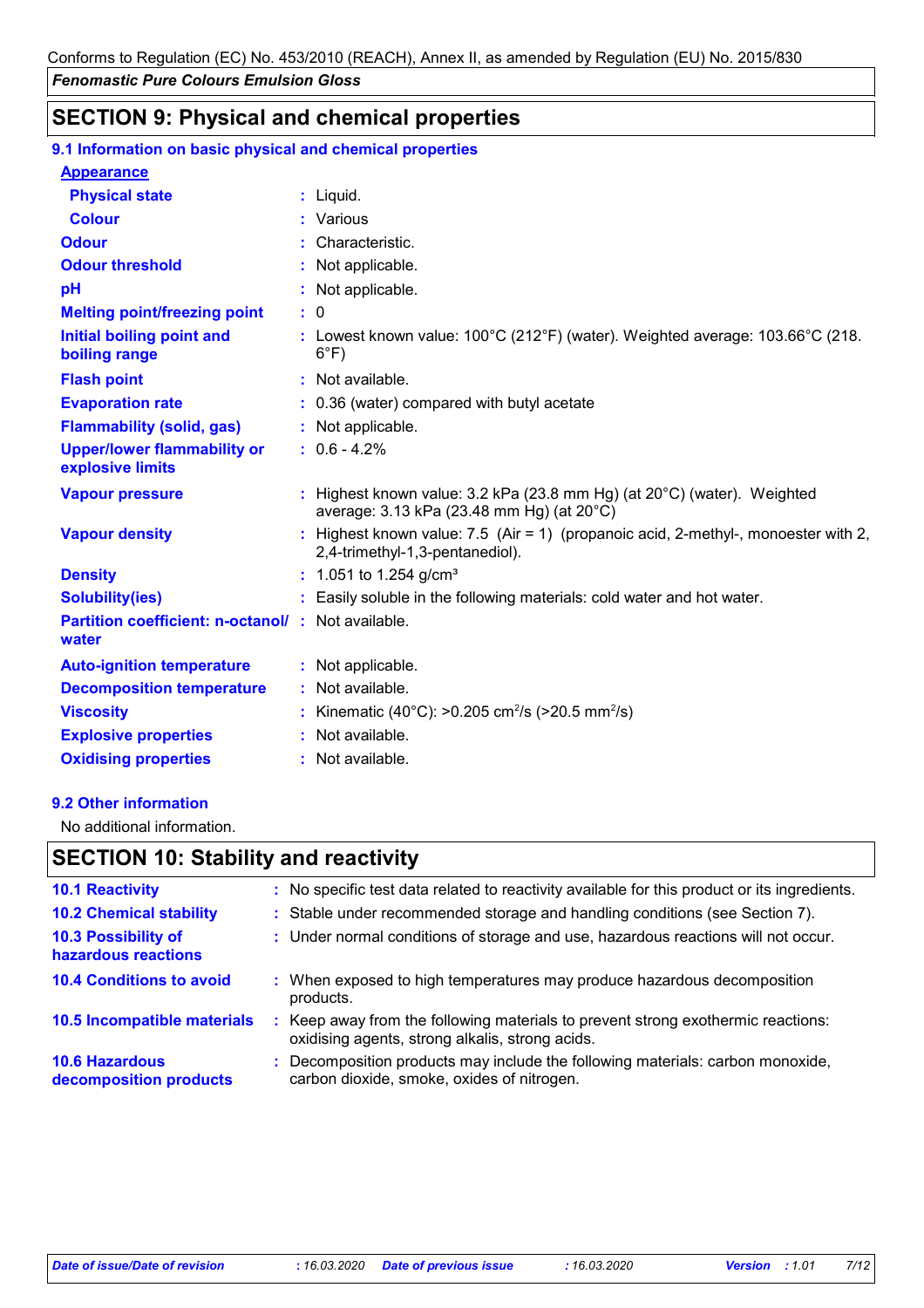# **SECTION 11: Toxicological information**

### **11.1 Information on toxicological effects**

### **Acute toxicity**

| <b>Product/ingredient name</b>         | <b>Result</b>                        | <b>Species</b> | <b>Dose</b>             | <b>Exposure</b> |
|----------------------------------------|--------------------------------------|----------------|-------------------------|-----------------|
| 1,2-benzisothiazol-3(2h)-<br>one (BIT) | ILC50 Inhalation Dusts and<br>lmists | Rat            | 40 mg/l                 | 4 hours         |
| C(M) T/MIT (3:1)                       | LD50 Oral<br>LD50 Oral               | Rat<br>Rat     | 485 mg/kg<br>  53 mg/kg |                 |

### **Acute toxicity estimates**

None.

### **Irritation/Corrosion**

| <b>Product/ingredient name</b>                   | <b>Result</b>        | <b>Species</b>                     | <b>Score</b> | <b>Exposure</b> | <b>Observation</b> |
|--------------------------------------------------|----------------------|------------------------------------|--------------|-----------------|--------------------|
| Alcohols, C16-18 and<br>C18-unsatd., ethoxylated | Skin - Mild irritant | Mammal -<br>species<br>unspecified |              |                 |                    |
| 1,2-benzisothiazol-3(2h)-<br>one $(BIT)$         | Skin - Mild irritant | Mammal -<br>species<br>unspecified |              |                 |                    |
|                                                  | Eyes - Irritant      | Mammal -<br>species<br>unspecified |              |                 |                    |

### **Sensitisation**

| <b>Product/ingredient name</b>         | <b>Route of</b><br>exposure | <b>Species</b>                  | <b>Result</b> |
|----------------------------------------|-----------------------------|---------------------------------|---------------|
| 1,2-benzisothiazol-3(2h)-<br> one(BIT) | skin                        | Mouse                           | Sensitising   |
| $C(M)$ IT/MIT $(3:1)$                  | skin                        | Mammal - species<br>unspecified | Sensitising   |

### **Mutagenicity**

No known significant effects or critical hazards.

### **Carcinogenicity**

No known significant effects or critical hazards.

### **Reproductive toxicity**

**Developmental effects :**

: No known significant effects or critical hazards.

: No known significant effects or critical hazards. **Fertility effects :**

### **Specific target organ toxicity (single exposure)**

Based on available data, the classification criteria are not met.

### **Specific target organ toxicity (repeated exposure)**

Based on available data, the classification criteria are not met.

### **Aspiration hazard**

Based on available data, the classification criteria are not met.

**Other information :**

: None identified.

# **SECTION 12: Ecological information**

# **12.1 Toxicity**

There are no data available on the mixture itself. Do not allow to enter drains or watercourses.

The mixture has been assessed following the summation method of the CLP Regulation (EC) No 1272/2008 and is classified for eco-toxicological properties accordingly. See Sections 2 and 3 for details.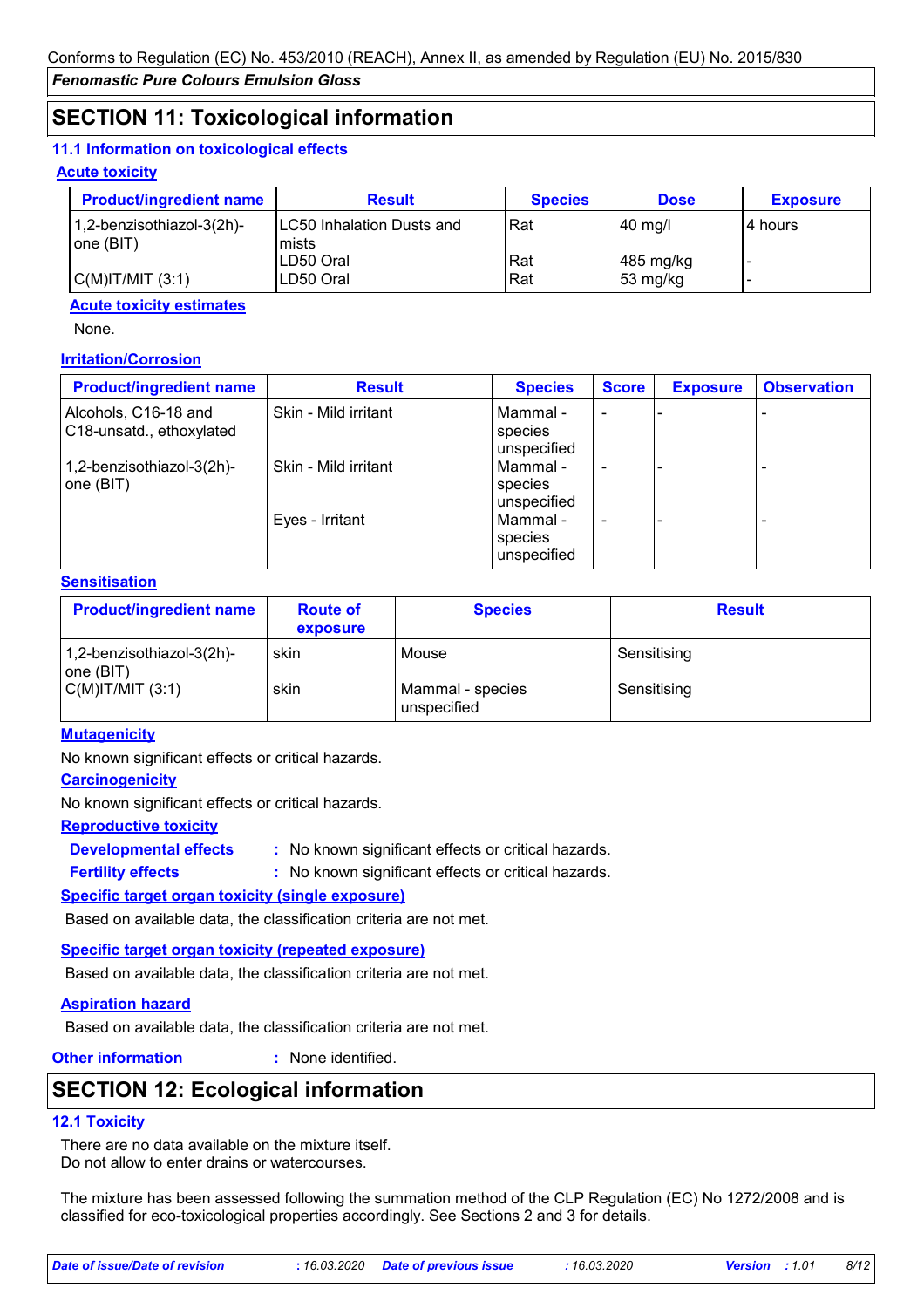# **SECTION 12: Ecological information**

| <b>Product/ingredient name</b>                   | <b>Result</b>          | <b>Species</b>                       | <b>Exposure</b> |
|--------------------------------------------------|------------------------|--------------------------------------|-----------------|
| Alcohols, C16-18 and<br>C18-unsatd., ethoxylated | Acute LC50 1.3 mg/l    | Fish                                 | 96 hours        |
| 1,2-benzisothiazol-3(2h)-<br>one (BIT)           | Acute EC50 0.15 mg/l   | Algae - Slenastrum<br>capricornutum  | 72 hours        |
|                                                  | Acute EC50 1.05 mg/l   | Crustaceans - Daphnia magna          | 96 hours        |
|                                                  | Acute LC50 1.4 mg/l    | Fish - Onchorhynchus mykiss          | 196 hours       |
| $C(M)$ IT/MIT $(3:1)$                            | Acute EC50 0.027 mg/l  | Algae - Selenastrum<br>capricornutum | 72 hours        |
|                                                  | Acute EC50 0.16 mg/l   | Daphnia - Daphnia magna              | 48 hours        |
|                                                  | Acute LC50 0.19 mg/l   | Fish - Oncorhynchus mykiss           | 96 hours        |
|                                                  | Chronic NOEC 0.1 mg/l  | Daphnia                              | 21 days         |
|                                                  | Chronic NOEC 0.05 mg/l | Fish                                 | 14 days         |

This material is harmful to aquatic life with long lasting effects.

#### **12.2 Persistence and degradability**

Not available.

| <b>Product/ingredient name</b> | <b>Aquatic half-life</b> | <b>Photolysis</b> | <b>Biodegradability</b> |
|--------------------------------|--------------------------|-------------------|-------------------------|
| $C(M)$ IT/MIT $(3:1)$          |                          |                   | Not readily             |

#### **12.3 Bioaccumulative potential**

| <b>Product/ingredient name</b>                   | <b>LogP</b> <sub>ow</sub> | <b>BCF</b> | <b>Potential</b> |
|--------------------------------------------------|---------------------------|------------|------------------|
| Alcohols, C16-18 and<br>C18-unsatd., ethoxylated | 4.2                       |            | high             |

| <b>12.4 Mobility in soil</b>                            |                  |
|---------------------------------------------------------|------------------|
| <b>Soil/water partition</b><br><b>coefficient (Koc)</b> | : Not available. |
| <b>Mobility</b>                                         | : Not available. |

#### **12.5 Results of PBT and vPvB assessment**

| <b>PBT</b>  | : Not applicable. |
|-------------|-------------------|
| <b>vPvB</b> | : Not applicable. |

**12.6 Other adverse effects** : No known significant effects or critical hazards.

# **SECTION 13: Disposal considerations**

The information in this section contains generic advice and guidance. The list of Identified Uses in Section 1 should be consulted for any available use-specific information provided in the Exposure Scenario(s).

| <b>13.1 Waste treatment methods</b><br><b>Product</b> |                                                                                                                                                                                                                                                                                                                                                                                                                                                                                                                                                      |
|-------------------------------------------------------|------------------------------------------------------------------------------------------------------------------------------------------------------------------------------------------------------------------------------------------------------------------------------------------------------------------------------------------------------------------------------------------------------------------------------------------------------------------------------------------------------------------------------------------------------|
| <b>Methods of disposal</b>                            | : The generation of waste should be avoided or minimised wherever possible.<br>Disposal of this product, solutions and any by-products should at all times comply<br>with the requirements of environmental protection and waste disposal legislation<br>and any regional local authority requirements. Dispose of surplus and non-<br>recyclable products via a licensed waste disposal contractor. Waste should not be<br>disposed of untreated to the sewer unless fully compliant with the requirements of<br>all authorities with jurisdiction. |
| <b>Hazardous waste</b>                                | : Yes.                                                                                                                                                                                                                                                                                                                                                                                                                                                                                                                                               |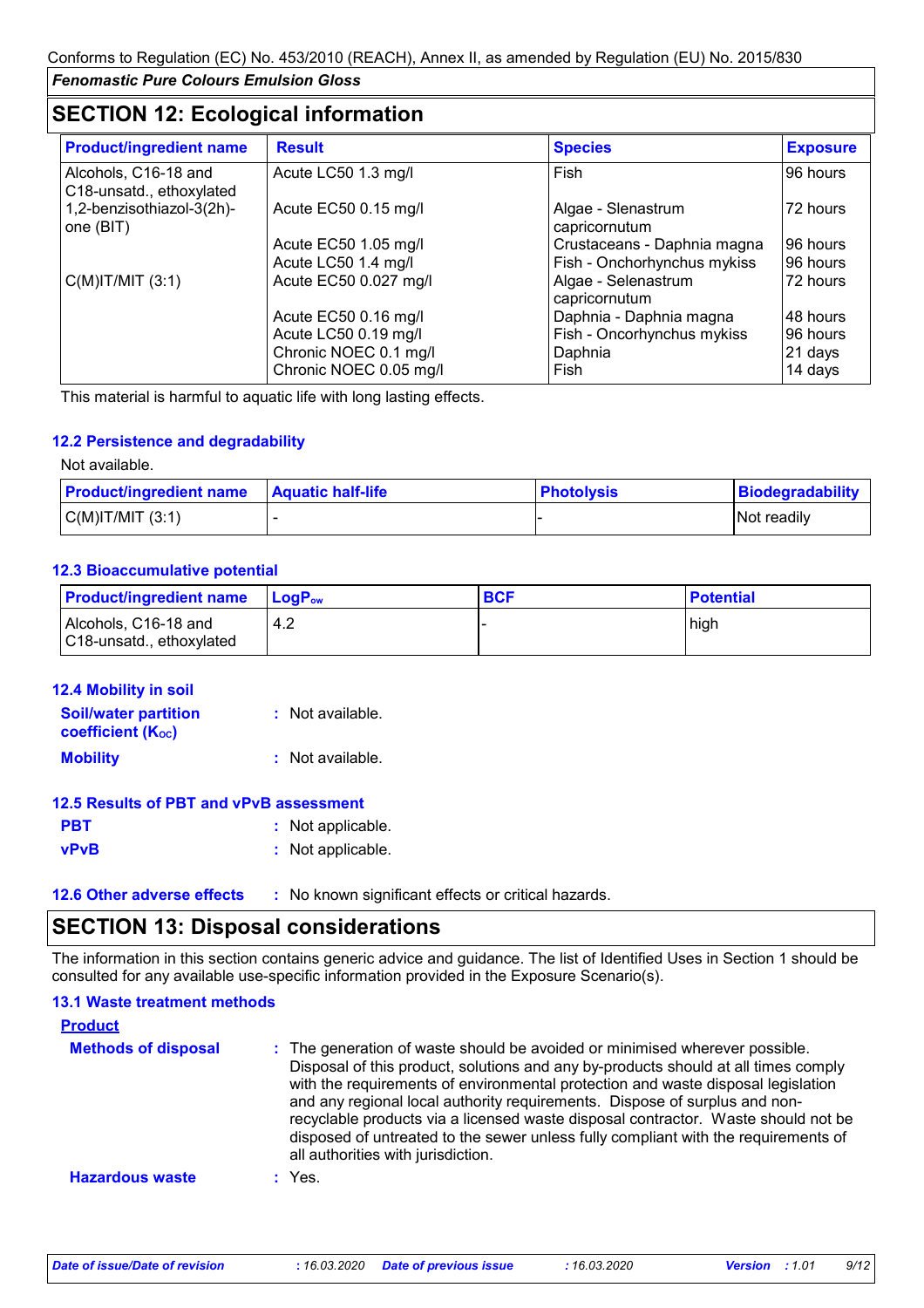# **SECTION 13: Disposal considerations**

| <b>Disposal considerations</b>           |            | Do not allow to enter drains or watercourses.<br>Dispose of according to all federal, state and local applicable regulations.<br>If this product is mixed with other wastes, the original waste product code may no<br>longer apply and the appropriate code should be assigned.<br>For further information, contact your local waste authority. |  |  |
|------------------------------------------|------------|--------------------------------------------------------------------------------------------------------------------------------------------------------------------------------------------------------------------------------------------------------------------------------------------------------------------------------------------------|--|--|
| <b>European waste</b><br>catalogue (EWC) | substances | : 08 01 11* Waste paint and varnish containing organic solvents or other dangerous                                                                                                                                                                                                                                                               |  |  |
| <b>Packaging</b>                         |            |                                                                                                                                                                                                                                                                                                                                                  |  |  |
| <b>Methods of disposal</b>               |            | The generation of waste should be avoided or minimised wherever possible. Waste<br>packaging should be recycled. Incineration or landfill should only be considered<br>when recycling is not feasible.                                                                                                                                           |  |  |
| <b>Disposal considerations</b>           |            | : Using information provided in this safety data sheet, advice should be obtained from<br>the relevant waste authority on the classification of empty containers.<br>Empty containers must be scrapped or reconditioned.<br>Dispose of containers contaminated by the product in accordance with local or<br>national legal provisions.          |  |  |
| <b>Type of packaging</b>                 |            | European waste catalogue (EWC)                                                                                                                                                                                                                                                                                                                   |  |  |
| <b>CEPE Paint Guidelines</b>             | 15 01 10*  | packaging containing residues of or contaminated by<br>hazardous substances                                                                                                                                                                                                                                                                      |  |  |
| <b>Special precautions</b>               |            | This material and its container must be disposed of in a safe way. Care should be<br>taken when handling emptied containers that have not been cleaned or rinsed out.<br>Empty containers or liners may retain some product residues. Avoid dispersal of<br>spilt material and runoff and contact with soil, waterways, drains and sewers.       |  |  |

# **SECTION 14: Transport information**

|                                                | <b>ADR/RID</b>           | <b>ADN</b>     | <b>IMDG</b>    | <b>IATA</b>    |
|------------------------------------------------|--------------------------|----------------|----------------|----------------|
| 14.1 UN number                                 | Not regulated.           | Not regulated. | Not regulated. | Not regulated. |
| 14.2 UN proper<br>shipping name                | $\overline{\phantom{a}}$ |                |                |                |
| <b>14.3 Transport</b><br>hazard class(es)      | $\overline{\phantom{a}}$ |                |                |                |
| <b>14.4 Packing</b><br>group                   | ٠                        |                |                |                |
| 14.5<br><b>Environmental</b><br><b>hazards</b> | No.                      | No.            | No.            | No.            |

**user**

**14.6 Special precautions for Transport within user's premises:** always transport in closed containers that are **:** upright and secure. Ensure that persons transporting the product know what to do in the event of an accident or spillage.

**14.7 Transport in bulk according to Annex II of Marpol and the IBC Code** **:** Not applicable.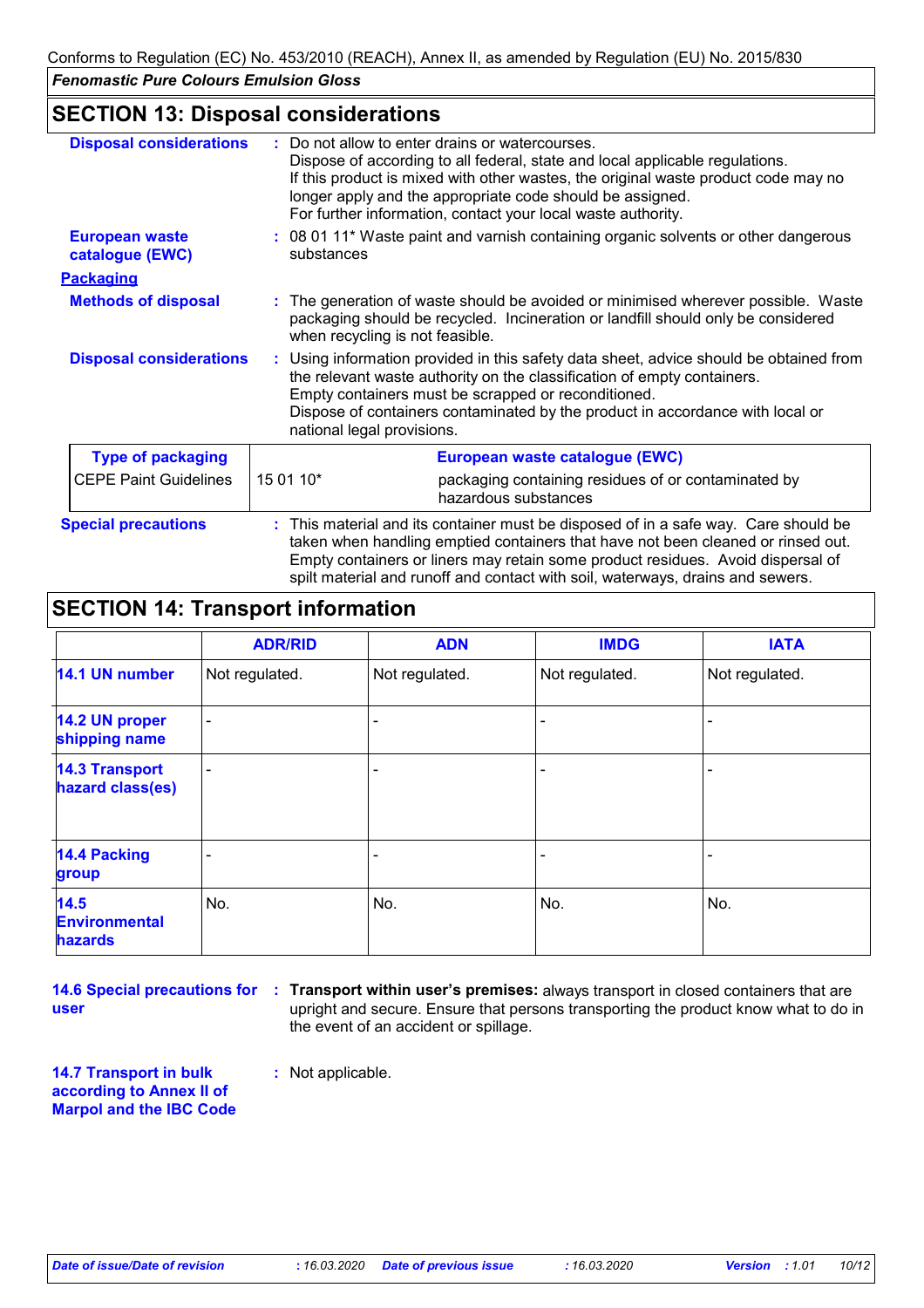# **SECTION 15: Regulatory information**

|                                                         | 15.1 Safety, health and environmental regulations/legislation specific for the substance or mixture |
|---------------------------------------------------------|-----------------------------------------------------------------------------------------------------|
| EU Regulation (EC) No. 1907/2006 (REACH)                |                                                                                                     |
|                                                         | <b>Annex XIV - List of substances subject to authorisation</b>                                      |
| <b>Annex XIV</b>                                        |                                                                                                     |
| None of the components are listed.                      |                                                                                                     |
| <b>Substances of very high concern</b>                  |                                                                                                     |
| None of the components are listed.                      |                                                                                                     |
| <b>Annex XVII - Restrictions</b><br>on the manufacture, | : Not applicable.                                                                                   |
| placing on the market                                   |                                                                                                     |
| and use of certain                                      |                                                                                                     |
| dangerous substances,<br>mixtures and articles          |                                                                                                     |
| <b>Other EU requlations</b>                             |                                                                                                     |
| <b>VOC</b>                                              | : Not available.                                                                                    |
| <b>VOC for Ready-for-Use</b>                            | : Not applicable.                                                                                   |
| <b>Mixture</b>                                          |                                                                                                     |
| <b>Europe inventory</b>                                 | : Not determined.                                                                                   |
| Ozone depleting substances (1005/2009/EU)               |                                                                                                     |
| Not listed.                                             |                                                                                                     |
| <b>Prior Informed Consent (PIC) (649/2012/EU)</b>       |                                                                                                     |
| Not listed.                                             |                                                                                                     |
| <b>Seveso Directive</b>                                 |                                                                                                     |
|                                                         | This product is not controlled under the Seveso Directive.                                          |
| <b>International requlations</b>                        |                                                                                                     |
|                                                         | <b>Chemical Weapon Convention List Schedules I, II &amp; III Chemicals</b>                          |
| Not listed.                                             |                                                                                                     |
| <b>Montreal Protocol (Annexes A, B, C, E)</b>           |                                                                                                     |
| Not listed.                                             |                                                                                                     |
|                                                         | <b>Stockholm Convention on Persistent Organic Pollutants</b>                                        |
| Not listed.                                             |                                                                                                     |
|                                                         | <b>Rotterdam Convention on Prior Informed Consent (PIC)</b>                                         |
| Not listed.                                             |                                                                                                     |
| <b>UNECE Aarhus Protocol on POPs and Heavy Metals</b>   |                                                                                                     |
| Not listed.                                             |                                                                                                     |
|                                                         |                                                                                                     |
| <b>15.2 Chemical safety</b>                             | : Not applicable.                                                                                   |
| assessment                                              |                                                                                                     |
| <b>SECTION 16: Other information</b>                    |                                                                                                     |
|                                                         | $\nabla$ Indicates information that has changed from previously issued version.                     |
| <b>Abbreviations and</b>                                | $:$ ATE = Acute Toxicity Estimate                                                                   |
| acronyms                                                | CLP = Classification, Labelling and Packaging Regulation [Regulation (EC) No.<br>1272/20081         |

| $ L $ $L $ $L$ $U$ $U$ $U$ |                                     |  |  |
|----------------------------|-------------------------------------|--|--|
|                            | DMEL = Derived Minimal Effect Level |  |  |

DNEL = Derived No Effect Level

EUH statement = CLP-specific Hazard statement

```
PBT = Persistent, Bioaccumulative and Toxic
```

```
PNEC = Predicted No Effect Concentration
```